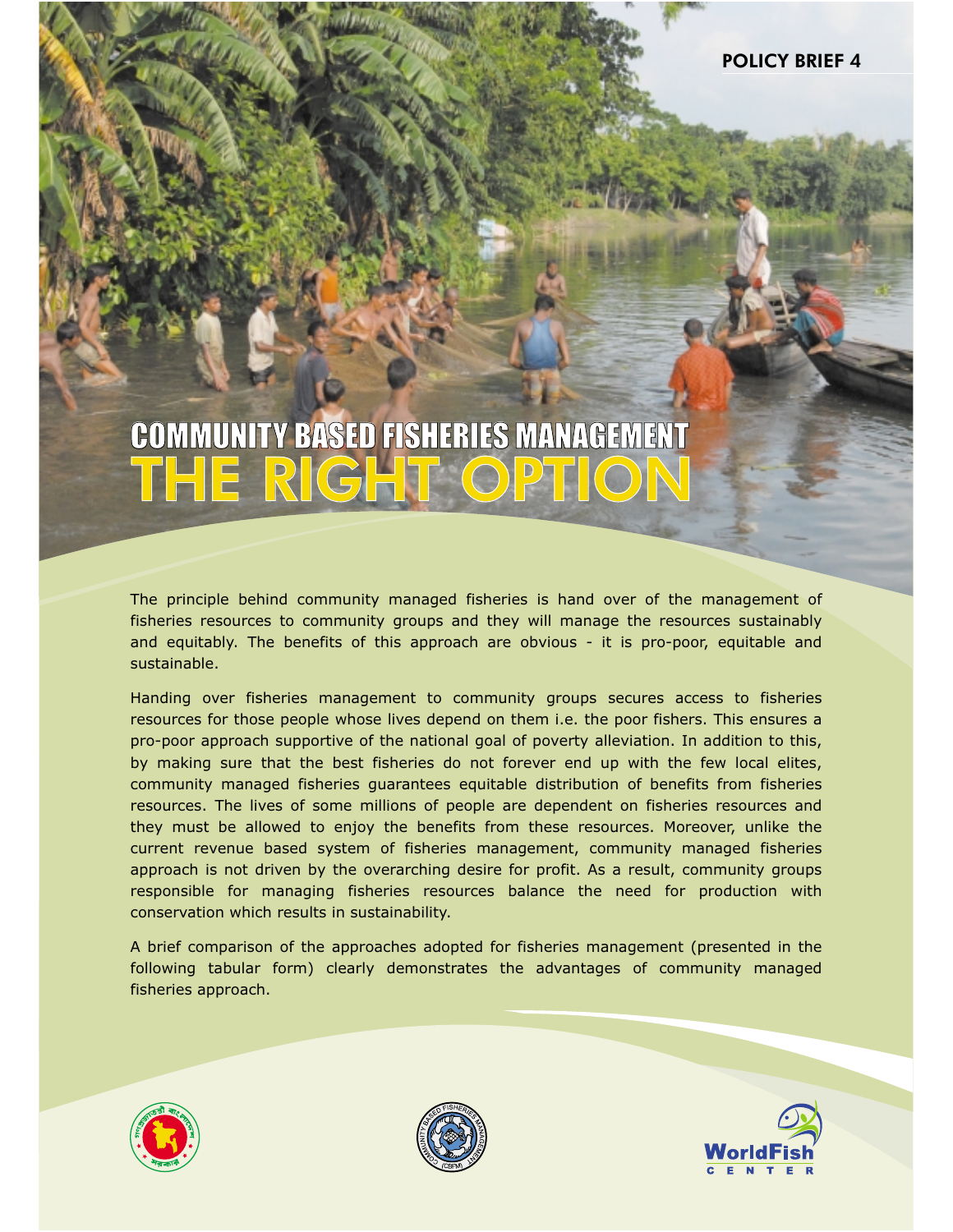# ICF (INLAND CAPTURED FISHERIES) MANAGEMENT OPTIONS

- Ë Revenue based, favours powerful and rich.
- ī Excludes fishers, not equitable.
- **Leads to over** fishing, no incentive for conservation, hence not sustainable.

- **Over exploitations,** hence not sustainable.
- Difficult to manage.
- **Favours powerful and** rich, hence not equitable.
- **No incentive for** conservation, therefore not sustainable.



## **Private Lease Community Managed Community Managed**

- Ė Pro-poor and ensures poor fishers' and women's access rights.
- **Bupports poverty** alleviation strategy.
- **Conserves bio-diversity,** protects the environment.
- **Ensures participatory** governance.



# COMMUNITY MANAGED FISHERIES: THE ACHIEVEMENTS

The project interventions, though in a small number of water bodies, have shown that in the project areas poor fishers' access to water bodies were ensured and established. Advocacy and awareness building component of the projects has resulted in increased and effective observation of fishing ban period, reduction in use of harmful gears and practices, establishment and restoration of fish sanctuaries and fish habitats respectively. Alternative income generating activities for fisher communities in the project areas have led to observation of fishing restrictions and reducing pressure on fisheries. All of these together have resulted in an increase in fish production and biodiversity in the project areas.

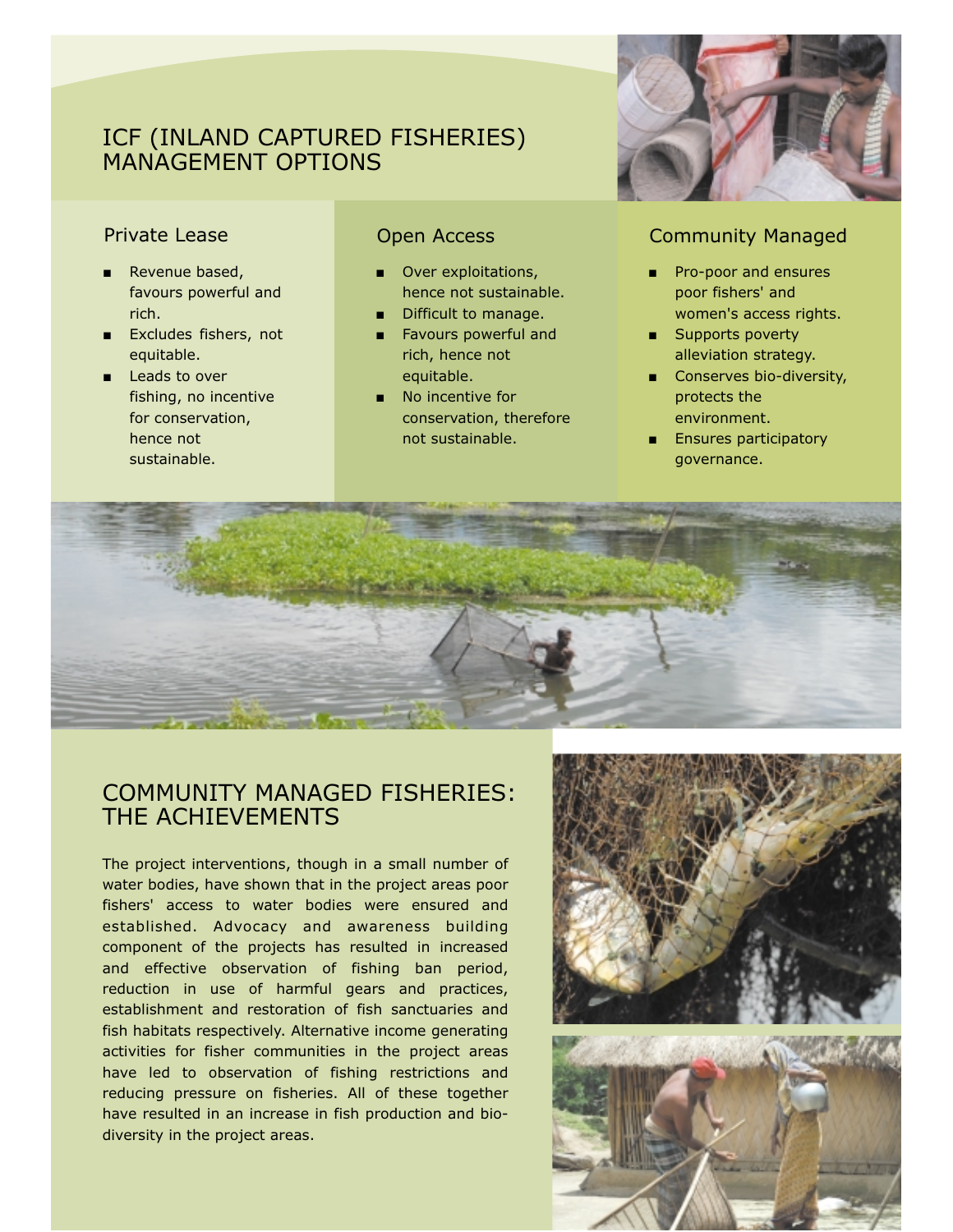In CBFM-2 project areas, fish production increased in 2003 and 2004 by 41% and 89% respectively. Biodiversity has improved by 28.30%, 14 out of 17 threatened fish species have re-appeared in these water bodies. In Management of Aquatic (MACH) project sites, fish catch increased by 2 to 5 times over baseline catch before intervention, from 58-171kg/ha to 315- 390kg/ha between 2004-2005. Due to the project interventions, 8-10 threatened fish species have re-appeared. Ecosystem through Community Husbandry

Increase in income has resulted in enhancement of fishers' assets. Various indicators have validated this finding. An impact survey in CBFM project area has shown that number of low quality houses have declined from 44% to 25%, number of tin walled houses increased from 26% to 44%, tin roofed houses increased from 82% to 94%, number of households without latrine declined from 51% to 20%. Increase of fishers' income has increased their ability and propensity to save.





**The Fourth Fisheries Project (FFP)**

The Fourth Fisheries Project (FFP) was a major Department of Fisheries project completed in 2006. Its open water fisheries component established 45 Community Based Organisations in 39 water bodies covering about 18,000 ha. They have increased fish catches and biodiversity through fish sanctuaries and in some sites regular stocking of fish. DoF is continuing to support these communities for future sustainability under its inland open water management section.

### **Management of Aquatic Ecosystems through Community Husbandry (MACH) Project**

The Management of Aquatic Ecosystems through Community Husbandry (MACH) project has since 1998 established 16 Community Based Organisations representing 110 villages that have improved management of about 25,000 ha of wetlands. Fish catches in this total area have more than doubled to about 350 kg/ha. Co-management bodies have been established and endowed to sustain this system.



# Community Based Fisheries Management- 2nd Phase (CBFM - 2)

- ı Established community control over 116 water bodies resulting in 23,000 direct beneficiaries and 135,000 wider project beneficiaries.
- Ē Over 130 Community Based Organisations (CBO)s have been set up.
- L Over 80% Community Based Organisations (CBOs) are ready for independent operation.
- L Created a revolving fund to support communities to maintain the programme after phasing out of the project.